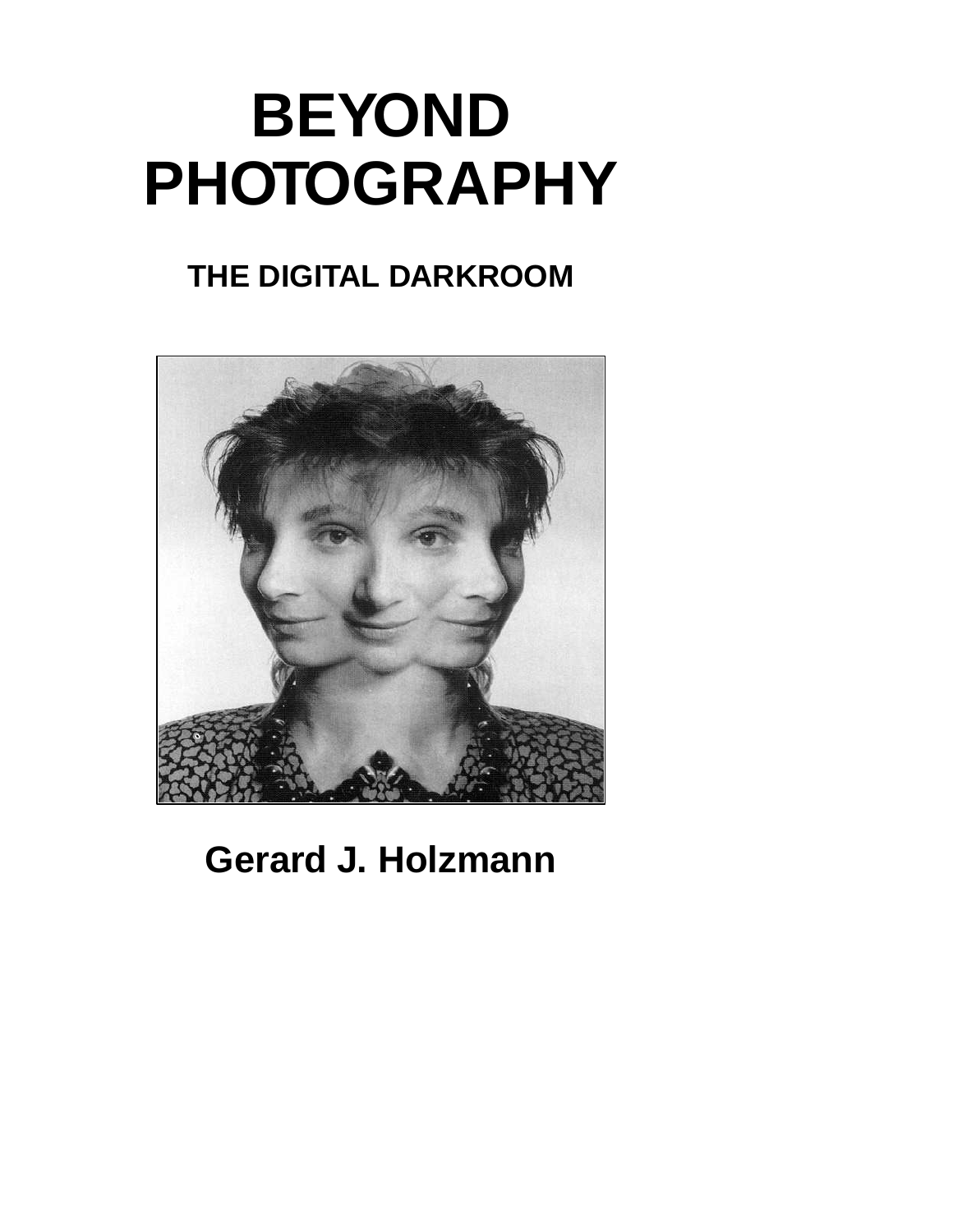## **BEYOND PHOTOGRAPHY**

### **— THE DIGITAL DARKROOM —**

**Gerard J. Holzmann**

AT&T Bell Laboratories Murray Hill, New Jersey 07974

PRENTICE-HALL Englewood Cliffs, New Jersey 07632